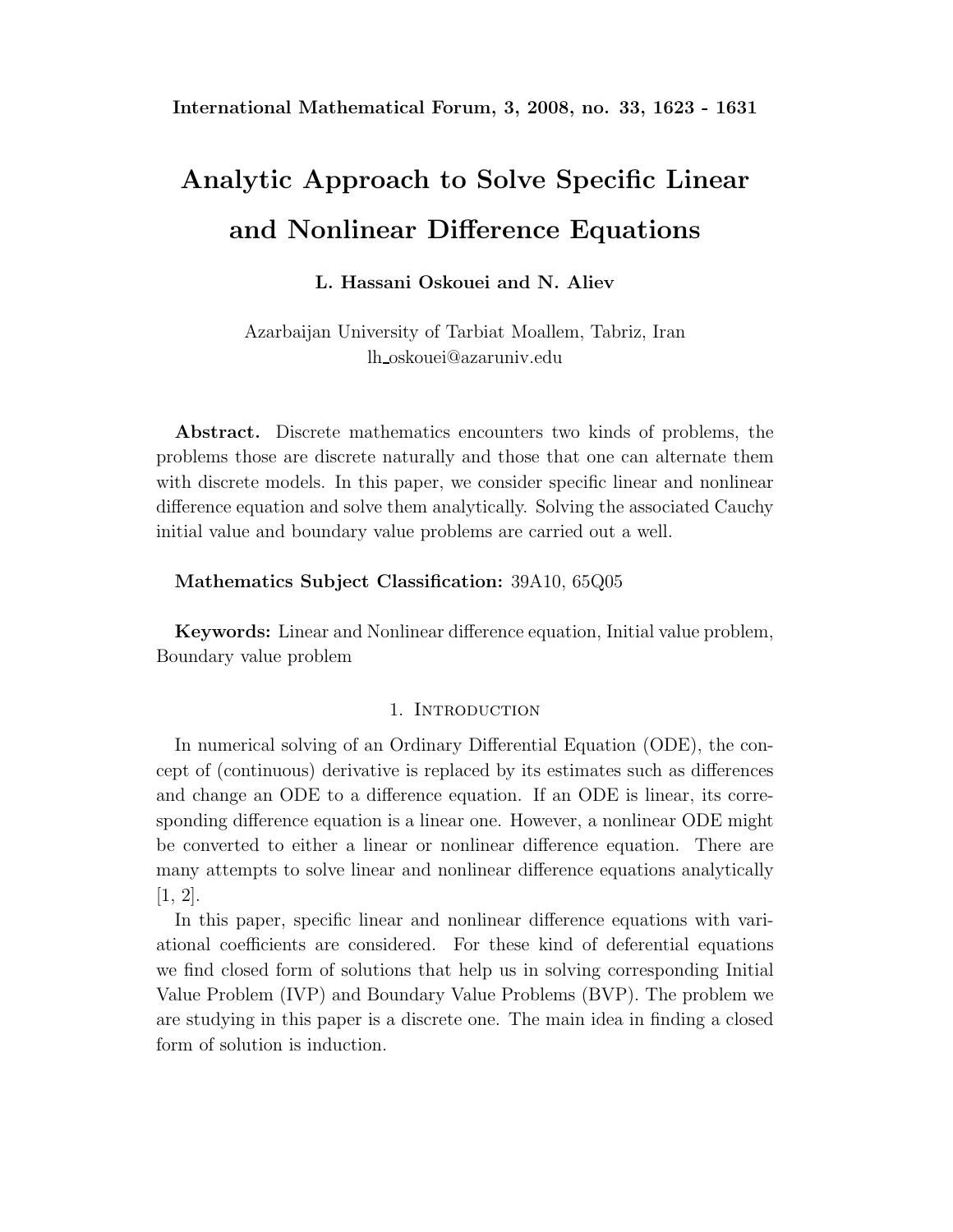The paper organized as follows. Section 2 is devoted to solve some specific second order nonlinear difference equations. In Section 3, some second order linear difference equation with variational coefficients are considered and the closed form of their solution is obtained. Third order nonlinear difference equations are considered in Section 4. Some kinds of unsolved difference equations are presented in final section.

#### 2. Nonlinear second order difference equation

Let us consider the following form of nonlinear discrete equation:

(2.1) 
$$
y_{i+2} = \left(h_i + \frac{y_{i+1}}{y_i}\right) y_{i+1}, \quad i \ge 0,
$$

where  $\{h_i\}_{i=0}^{\infty}$  is a known real-valued sequence and  $\{y_i\}_{i=0}^{\infty}$  is an unknown real-<br>valued and Substituting is a local is a lin (2.1) local is to valued one. Substituting  $i = 0$  and  $i = 1$  in (2.1) leads to

(2.2) 
$$
y_2 = h_0 y_1 + \frac{y_1^2}{y_0},
$$

and

(2.3) 
$$
y_3 = \frac{y_1^3}{y_0^2} + (2h_0 + h_1)\frac{y_1^2}{y_0} + (h_0^2 + h_1h_0)y_1,
$$

respectively. One may concerned to the closed form of the solution of (2.1), where  $y_0$  and  $y_1$  are arbitrary constant real numbers. The following theorem talks about this fact.

**Theorem 2.1.** *For the equation (2.1), if the sequence*  $\{h_i\}_{i=0}^{\infty}$  *is known, then* 

(2.4) 
$$
y_n = y_1 \prod_{k=0}^{n-2} \left( \frac{y_1}{y_0} + \sum_{j=0}^k h_j \right), \qquad n \ge 2,
$$

*is its solution for all*  $n \geq 2$ , where  $y_0$  and  $y_1$  are arbitrary constant real num*bers.*

*Proof:* It is easy to verify that by letting for  $n = 2, 3$  in (2.4), relations (2.2) *and (2.3) are derived, respectively. We prove that if (2.4) holds for*  $n \leq k$ , *then it holds for*  $n = k + 1$  *itself as well. To do this, considering*  $i = k - 1$  *in (2.1) leads to*

(2.5) 
$$
y_{k+1} = \frac{y_k^2}{y_{k-1}} + h_{k-1}y_k.
$$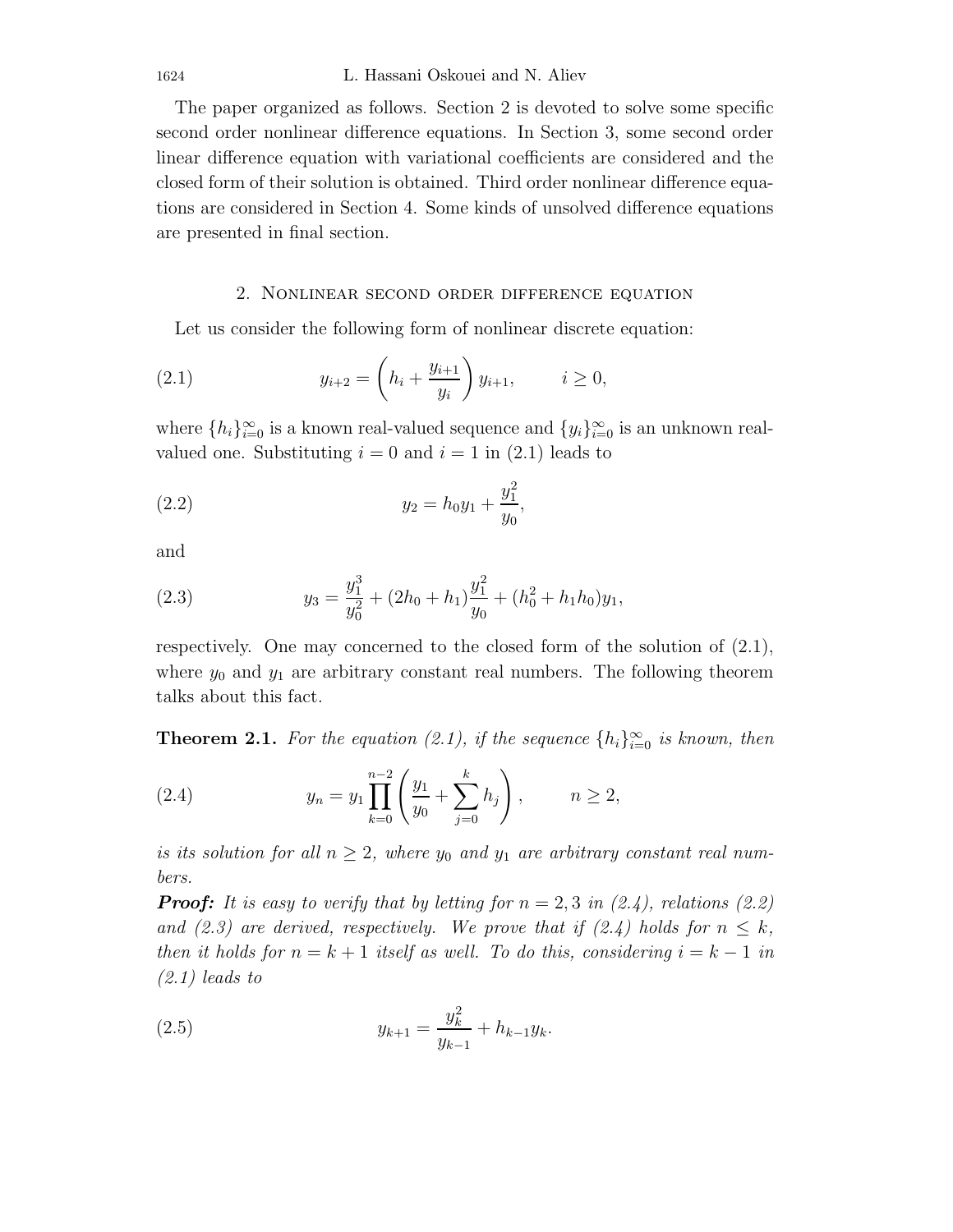*Substituting*  $y_k$  *and*  $y_{k-1}$  *from the hypothesis of induction in (2.5) implies* 

$$
y_{k+1} = \frac{\left[y_1 \prod_{s=0}^{k-2} \left(\frac{y_1}{y_0} + \sum_{j=0}^s h_j\right)\right]^2}{y_1 \prod_{s=0}^{k-3} \left(\frac{y_1}{y_0} + \sum_{j=0}^s h_j\right)} + h_{k-1}y_1 \prod_{s=0}^{k-2} \left(\frac{y_1}{y_0} + \sum_{j=0}^s h_j\right)
$$
  
\n
$$
= \left[y_1 \prod_{s=0}^{k-2} \left(\frac{y_1}{y_0} + \sum_{j=0}^s h_j\right)\right] \left(\frac{y_1}{y_0} + \sum_{j=0}^{k-2} h_j\right) + h_{k-1}y_1 \prod_{s=0}^{k-2} \left(\frac{y_1}{y_0} + \sum_{j=0}^s h_j\right)
$$
  
\n
$$
= \left[y_1 \prod_{s=0}^{k-2} \left(\frac{y_1}{y_0} + \sum_{j=0}^s h_j\right)\right] \left(\frac{y_1}{y_0} + \sum_{j=0}^{k-2} h_j + h_{k-1}\right)
$$
  
\n
$$
= y_1 \prod_{s=0}^{k-1} \left(\frac{y_1}{y_0} + \sum_{j=0}^s h_j\right),
$$

*that completes the proof.*

The following observations are straightforward.

*Remark* 2.2. Let  $y_0 = a$  and  $y_1 = b$  be considered, then the unique solution of (2.1) if can be derived directly from (2.4). This is the closed form of the solution of the associated IVP. However, considering  $y_0 = a$  and  $y_m = b$  as boundary conditions, he associated BVP (2.1) has solution if and only if

(2.6) 
$$
y_1 \prod_{k=0}^{m-2} \left( \frac{y_1}{a} + \sum_{j=0}^{k} h_j \right) = b,
$$

has real solution for  $y_1$ .

*Remark* 2.3. If  $\{h_i\}_{i=0}^{\infty}$  is a known complex sequence, then the associated IVP and BVD have solution but for the associated BVD it might be not unique. and BVP have solution but for the associated BVP, it might be not unique. However, equation (2.1) as a BVP with  $y_1 = ay_0$  and  $y_m = b$  has unique solution. Because, for  $\frac{y_1}{y_0} = a$  we have

$$
ay_0 \prod_{k=0}^{m-2} \left( a + \sum_{j=0}^{k} h_j \right) = b,
$$

with the condition  $\prod_{k=0}^{m-2} \left( a + \sum_{j=0}^{k} h_j \right)$  $\Big) \neq 0$  leads to

$$
y_0 = \frac{b}{a} \prod_{k=0}^{m-2} \left( a + \sum_{j=0}^k h_j \right)^{-1}
$$
 and  $y_1 = b \prod_{k=0}^{m-2} \left( a + \sum_{j=0}^k h_j \right)$ .

The uniqueness of the solution arises from  $(2.4)$ . In special case, if  $h_i = 0$  for  $i \geq 0$ ,  $y_0 = 1$  and  $y_m = b > 0$ , then equation (2.6) reduces to  $y_1^m = b$ . Thus,  $y_1$ 

 $\Box$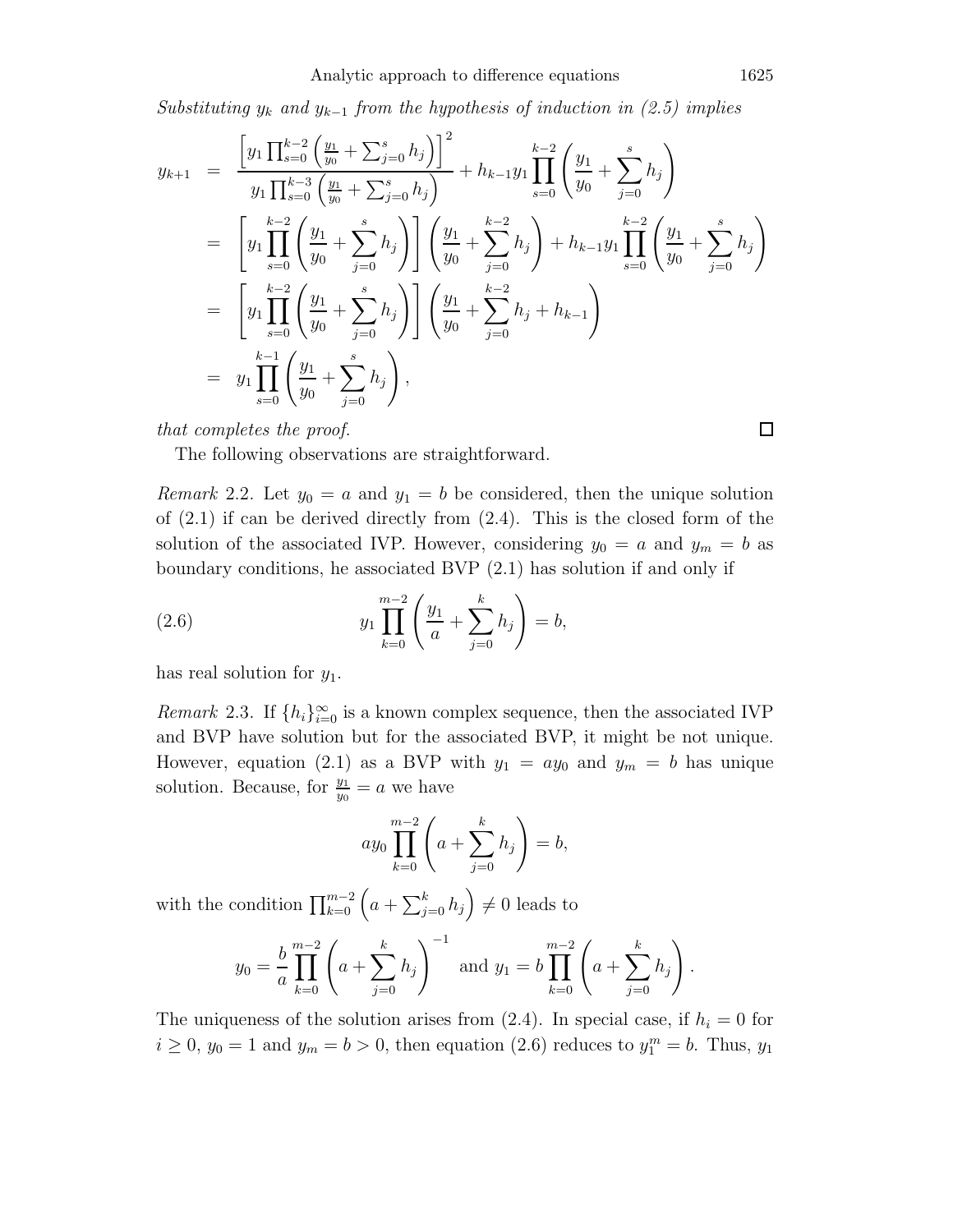is the m-th root of b as

$$
y_{1p} = \sqrt[m]{b} \left(\cos \frac{2\pi p}{m} + i \sin \frac{2\pi p}{m}\right), \qquad p = 1, \dots, m.
$$

Using these values lead to  $y_{np} = y_{1p}^n$  for all  $n \ge 0$ .

#### 3. Linear variational coefficient equation

Let us consider the linear variational coefficient equation

(3.1) 
$$
y_{i+2} = (g_i + 1)y_{i+1} - g_i y_i, \qquad i \ge 0,
$$

where  ${g_i}_{i=0}^\infty$  is a real-valued known sequence and  ${y_i}_{i=0}^\infty$  is an unknown one. To find a closed form of solution of this problem, we prove the following theorem.

**Theorem 3.1.** *Let*  ${g_i}_{i=0}^{\infty}$  *be a known real-valued sequence in (3.1), then the general solution of this equation is*

(3.2) 
$$
y_n = \left[1 + \sum_{k=0}^{n-2} \left(\prod_{j=0}^k g_j\right)\right] y_1 - \left[\sum_{k=0}^{n-2} \left(\prod_{j=0}^k g_j\right)\right] y_0, \qquad n \ge 2,
$$

*where*  $y_0$  *and*  $y_1$  *are arbitrary real constants.* 

*Proof: The proof is based on induction. For*  $i = 0, 1$  *we have* 

$$
y_2 = (g_0 + 1)y_1 - g_0y_0,
$$
  
\n
$$
y_3 = (g_1g_0 + g_0 + 1)y_1 - (g_1g_0 + g_0)y_0,
$$

*respectively. If (3.2) holds for*  $n \leq k$ *, one can easily prove that it holds for*  $n = k + 1$  *as well.*  $n = k + 1$  *as well.* 

*Remark* 3.2*.* Analogous to Remark 2.2, one can conclude that the associated IVP to (3.1) accompanying initial conditions  $y_0 = a$  and  $y_1 = b$  has unique solution. Furthermore, for  $y_0 = a$  and  $y_m = b$  as boundary conditions, the associated BVP has solution if and only if

(3.3) 
$$
1 + \sum_{k=0}^{m-2} (\prod_{j=0}^{k} g_j) \neq 0.
$$

In this case, its unique solution is

(3.4)  

$$
y_n = \left[1 + \sum_{k=0}^{n-2} \left(\prod_{j=0}^k g_j\right)\right] \frac{b + \left[\sum_{k=0}^{m-2} \left(\prod_{j=0}^k g_j\right)\right] a}{1 + \sum_{k=0}^{m-2} \left(\prod_{j=0}^k g_j\right)} - \left[\sum_{k=0}^{n-2} \left(\prod_{j=0}^k g_j\right)\right] a,
$$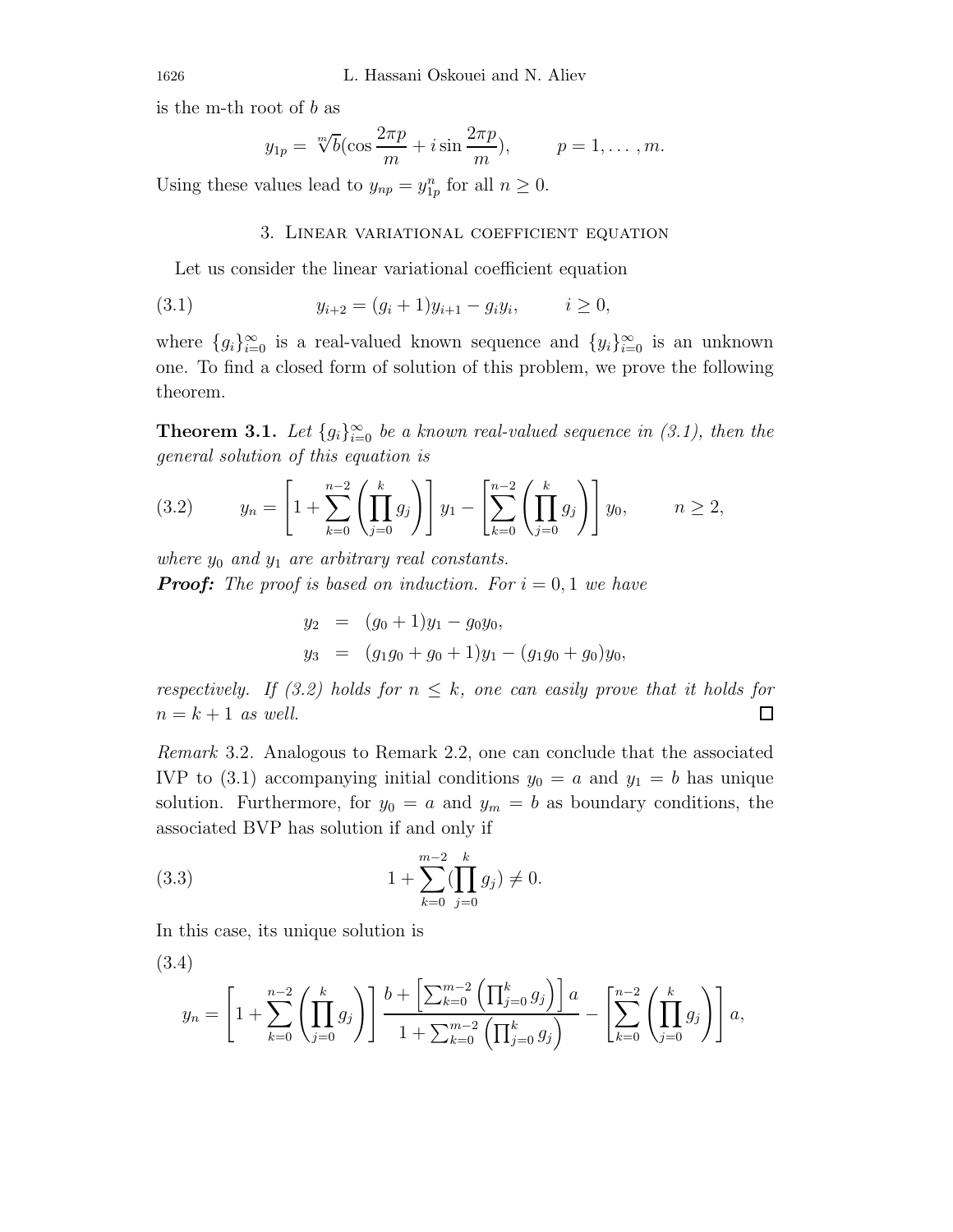for all  $n \geq 2$ . On the other hand, if condition (3.3) does not hold, the associated BVP has no general solution. Meanwhile if (3.3) does not hold but

$$
b + \left[\sum_{k=0}^{m-2} \left(\prod_{j=0}^k g_j\right)\right] a = 0,
$$

holds, the associated BVP has solution but not unique. In fact this solution is obtained from (3.2) by considering  $y_0 = a$  and  $y_1$  as an arbitrary constant. However, with the condition  $y_1 = y_0$  this problem has the unique solution constant  $y_n = y_1, n \geq 2$ .

#### 4. Nonlinear third order difference equation

Let us consider the following variational coefficient linear difference equation

(4.1) 
$$
y_{i+3} = (h_i + 2)y_{i+2} - (2h_i + 1)y_{i+1} + h_i y_i,
$$

for  $i \geq 0$ , where  $h_i$ ,  $i = 0, 1, \ldots$  are known real numbers. The following theorem refers to the general solution of this problem.

**Theorem 4.1.** Let  $h_i$ ,  $i = 0, 1, \ldots$  be given real numbers. Then the general *solution of (4.1), is*

(4.2) 
$$
y_n = y_2 + (n-2)y'_1 + y''_0 \sum_{\eta=1}^{n-2} (n-1-\eta) \prod_{\xi=0}^{\eta-1} h_{\xi},
$$

*for all*  $n \geq 3$ *, where*  $y_i'$  *and*  $y_i''$  *denote the first and second order discrete*<br>denoting of a st. 0.1 and y y and y are splittery real constants. *derivative of y at*  $i = 0, 1$ *, and*  $y_0, y_1$  *and*  $y_2$  *are arbitrary real constants. Proof: For*  $i = 0$ *, one can reduce equation*  $(4.1)$  *to* 

(4.3) 
$$
y_3 = (h_0 + 2)y_2 - (2h_0 + 1)y_1 + h_0y_0,
$$

*and for*  $i = 1$  *to* 

(4.4) 
$$
y_4 = (h_1 + 2)y_3 - (2h_1 + 1)y_2 + h_1y_1.
$$

*Substituting (4.3) in (4.4) leads to*

(4.5) 
$$
y_4 = (h_1h_0 + 2h_0 + 3)y_2 - (2h_1h_0 + 4h_0 + 2)y_1 + (h_1h_0 + 2h_0)y_0.
$$

*It is easy to verify that equation (4.2), replacing* n *with 3 and 4, leads to (4.3) and (4.5), respectively. Let (4.2) holds for*  $n \leq k$ *. It is enough to show that it holds for*  $n = k + 1$  *as well. Replacing*  $i = k - 2$  *in* (4.1) gives:

$$
y_{k+1} = (h_{k-2} + 2)y_k - (2h_{k-2} + 1)y_{k-1} + h_{k-2}y_{k-2}.
$$

*Using the assumption of induction,*  $y_k$ *,*  $y_{k-1}$  *and*  $y_{k-2}$  *can be obtained and replaced from* (4.2), *one can verify the validity of* (4.2) *for*  $n = k + 1$ . *replaced from (4.2), one can verify the validity of (4.2) for*  $n = k + 1$ *.*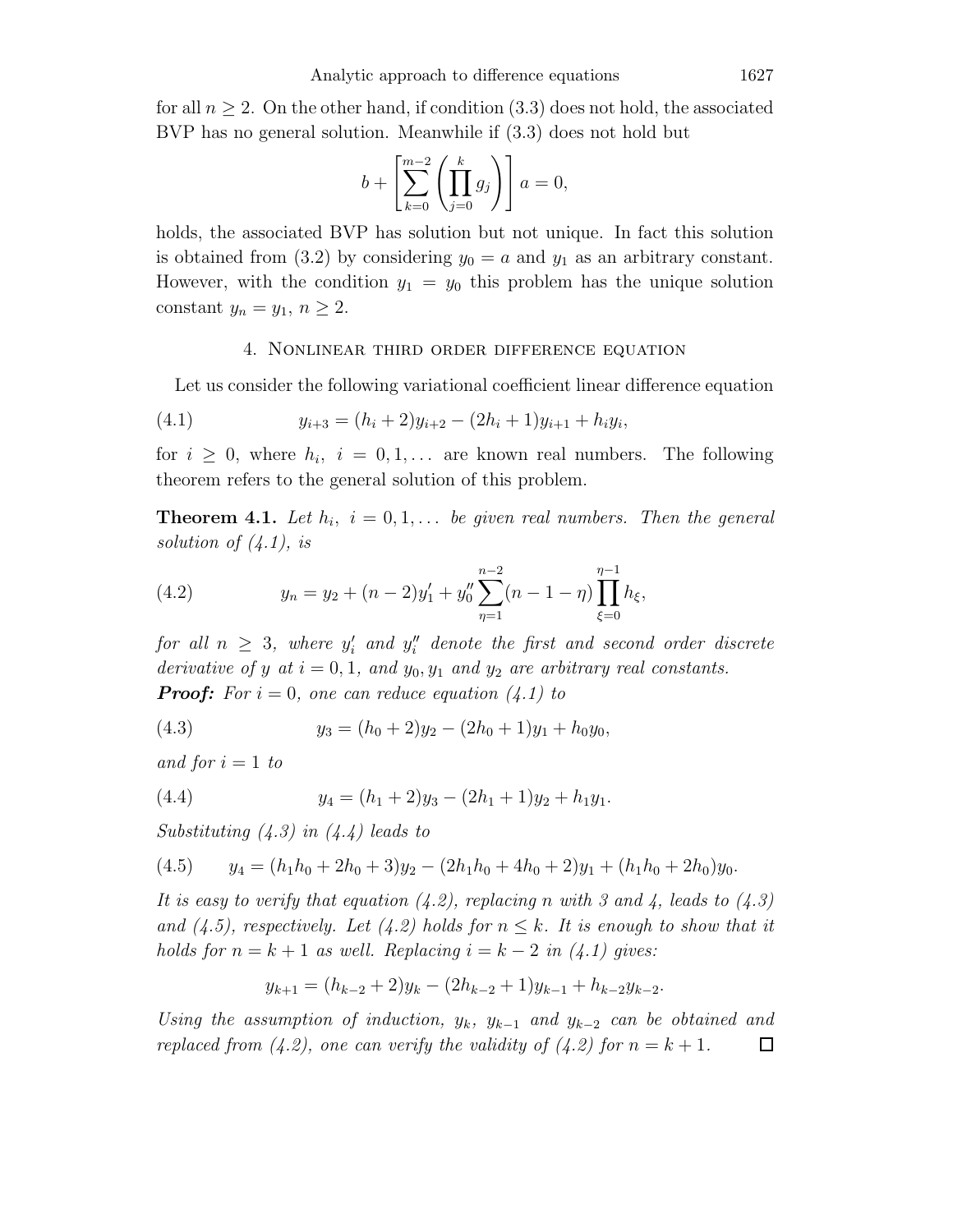*Remark* 4.2. For the initial conditions  $y_0 = a$  and  $y_1 = b$  and  $y_2 = c$  in (4.1), we have

$$
y_2 = c, y'_1 = c - b, y''_0 = c - 2b + a,
$$

and the solution of IVP is easily concluded from (4.2). On the other hand, with boundary conditions  $y_0 = a$ ,  $y_1 = b$  and  $y_m = c$  are given, the solution of the associated BVP can be obtained form (4.2) as

$$
y_n = a \sum_{\eta=1}^{n-2} (n-1-\eta) \prod_{\xi=0}^{\eta-1} h_{\xi} - b \left[ (n-2) + 2 \sum_{\eta=1}^{n-2} (n-1-\eta) \prod_{\xi=0}^{\eta-1} h_{\xi} \right].
$$

We can simplify this as:

(4.6) 
$$
y_n = +y_2 \left[ (n-1) + \sum_{\eta=1}^{n-2} (n-1-\eta) \prod_{\xi=0}^{\eta-1} h_{\xi} \right].
$$

where

$$
c = a \sum_{\eta=1}^{m-2} (m-1-\eta) \prod_{\xi=0}^{\eta-1} h_{\xi} - b \left[ (m-2) + 2 \sum_{\eta=1}^{m-2} (m-1-\eta) \prod_{\xi=0}^{\eta-1} h_{\xi} \right]
$$

$$
+ y_2 \left[ (m-1) + \sum_{\eta=1}^{m-2} (m-1-\eta) \prod_{\xi=0}^{\eta-1} h_{\xi} \right].
$$

If

(4.7) 
$$
(m-1) + \sum_{\eta=1}^{m-2} (m-1-\eta) \prod_{\xi=0}^{\eta-1} h_{\xi} \neq 0,
$$

then

$$
y_2 = \frac{c - a \sum_{\eta=1}^{m-2} (m - 1 - \eta) \prod_{\xi=0}^{\eta-1} h_{\xi} + b \left[ (m-2) + 2 \sum_{\eta=1}^{m-2} (m - 1 - \eta) \prod_{\xi=0}^{\eta-1} h_{\xi} \right]}{(m-1) + \sum_{\eta=1}^{m-2} (m - 1 - \eta) \prod_{\xi=0}^{\eta-1} h_{\xi}}.
$$

Using the value of  $y_2$ , one can easily obtain the solution of the associated BVP. The details are skipped.

In the sequel, we investigated another third order problem. Let us consider the following nonlinear difference equation:

(4.8) 
$$
y_{i+3} = g_i \frac{y_{i+2}^2}{y_{i+1}} + \frac{y_{i+2}^3}{y_{i+1}^3} y_i, \qquad i \ge 0.
$$

where  $g_i$  is a real known number for  $i \geq 0$ . The following theorem talks about the general solution of (4.8).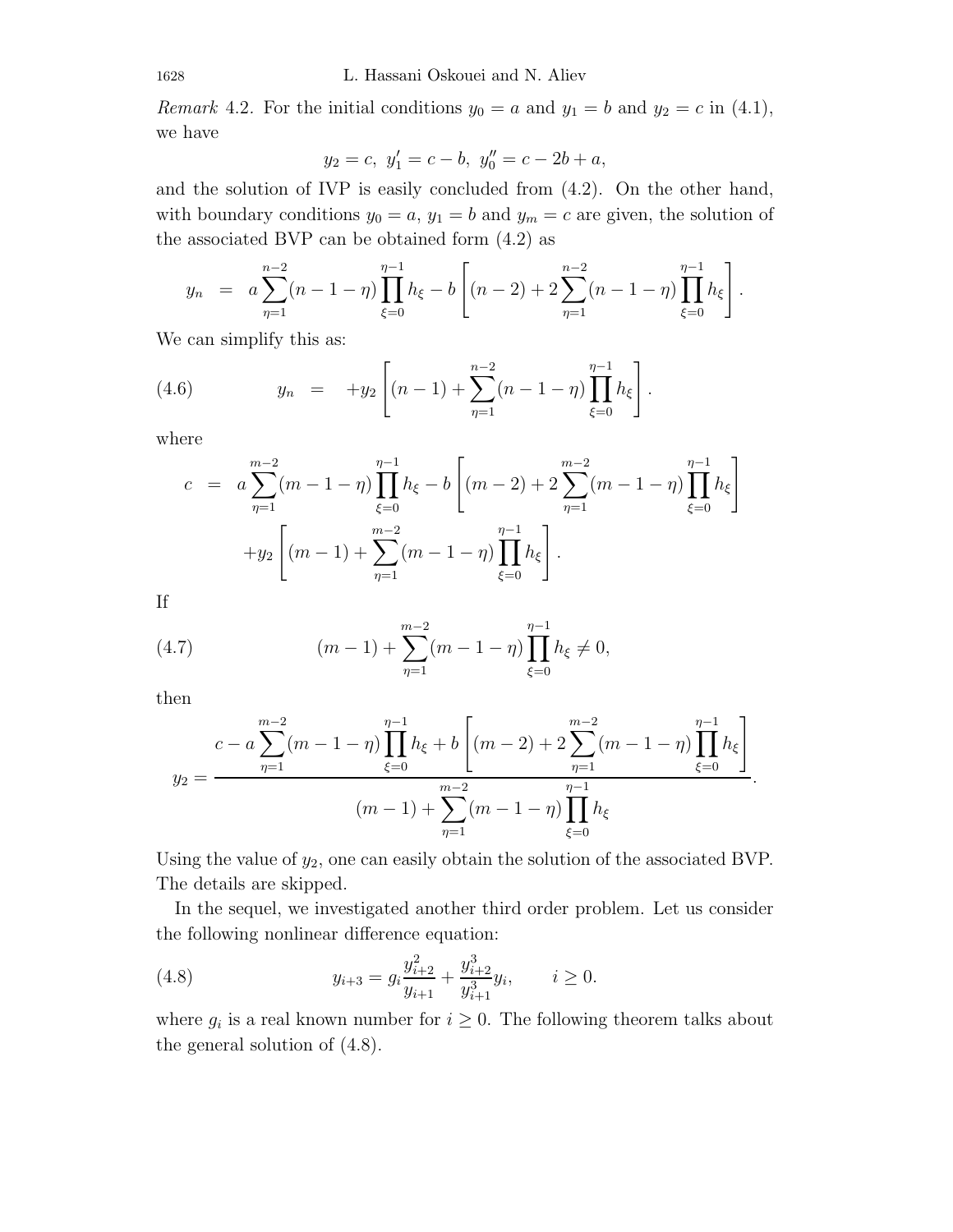**Theorem 4.3.** Let  $g_i$  be given real constants in (4.8) for all  $i \geq 0$ . The general *solution of problem (4.8) is*

(4.9) 
$$
y_n = y_2 \prod_{i=2}^{n-1} \left[ \frac{y_2}{y_1} \prod_{j=1}^{i-1} \left( \frac{y_2 y_0}{y_1^2} + \sum_{k=0}^{j-1} g_k \right) \right], \quad n \ge 3,
$$

*where*  $y_0, y_1$  *and*  $y_2$  *are real known constants. Proof: For*  $i = 0$  *we have* 

(4.10) 
$$
y_3 = g_0 \frac{y_2^2}{y_1} + \frac{y_2^3}{y_1^3} y_0.
$$

*Moreover, for*  $i = 1$ *, it holds* 

$$
(4.11) \t y_4 = \frac{y_2^5}{y_1^6} y_0^2 (g_1 + 3g_0) + \frac{y_2^4}{y_1^4} y_0 (2g_0 g_1 + 3g_0^2) + \frac{y_2^3}{y_1^2} (g_1 g_0^2 + g_0^3) + \frac{y_2^6}{y_1^8} y_0^3.
$$

*Using mathematical induction, one can easily conclude the general solution of (4.8) as the theorem states.*

*Remark* 4.4. For the initial conditions  $y_0 = a$ ,  $y_1 = b$ ,  $y_2 = c$ , the solution of the associated IVP (4.8) be obtained from (4.8). On the other hand, with the boundary conditions  $y_1 = ay_0$ ,  $y_2 = by_1$ ,  $y_m = c$ , with the two first conditions, we have

$$
y_n = y_2 \prod_{i=2}^{n-1} \left[ b \prod_{j=1}^{i-1} \left( \frac{b}{a} + \sum_{k=0}^{j-1} g_k \right) \right], \quad n \ge 3.
$$

and with accompanying the final condition to find  $y_2$ , it is necessary to have

(4.12) 
$$
\prod_{i=2}^{m-1} b\left[\prod_{j=1}^{i-1} \left(\frac{b}{a} + \sum_{k=0}^{j-1} g_k\right)\right] \neq 0,
$$

and consequently,

$$
y_n = c \frac{\prod_{i=2}^{n-1} \left[ b \prod_{j=1}^{i-1} \left( \frac{b}{a} + \sum_{k=0}^{j-1} g_k \right) \right]}{\prod_{i=2}^{m-1} b} = c \prod_{i=n}^{m-1} \left[ b \prod_{j=1}^{i-1} \left( \frac{b}{a} + \sum_{k=0}^{j-1} g_k \right) \right]^{-1},
$$

for  $n \geq 3$ . Finally, if  $g_i = 0$  for all  $i \geq 0$ , then the solution of (3-7) is

$$
y_n = \frac{y_2^{\frac{n(n-1)}{2}} y_0^{\frac{(n-2)(n-1)}{2}}}{y_1^{n(n-2)}}, \qquad n \ge 3.
$$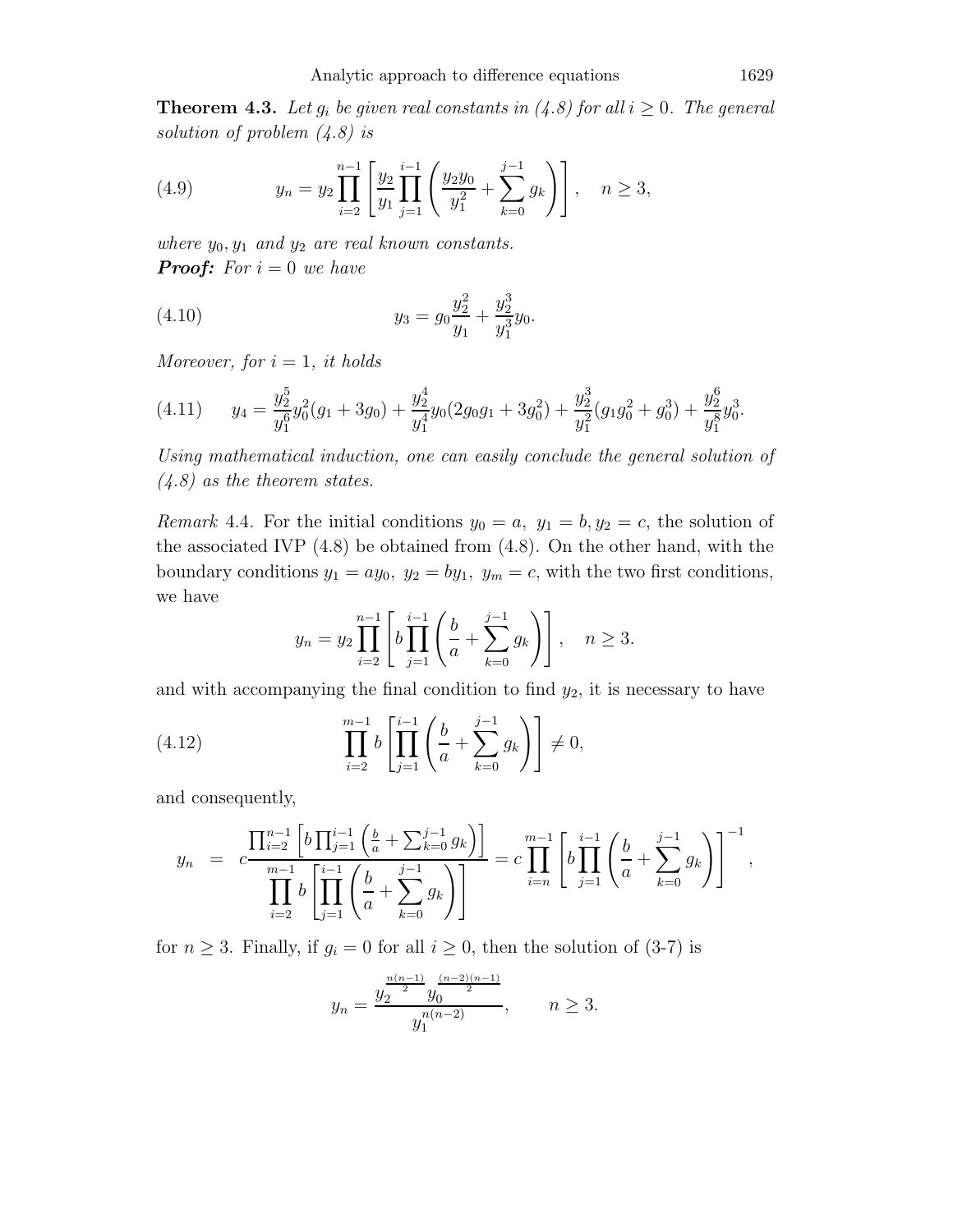#### 5. Conclusion

In this paper, we solved some specific linear and nonlinear difference equation of order 2 and 3. There are some other specific linear and nonlinear difference equation. Finding their general solution are challenging.

- 1. Let us consider solving the following problem  $y_{i+2} = (h_i + a_i y_i)y_{i+1} (a_i a_i)$  $\frac{1}{y_i}$ ) $y_{i+1}^2$ , where  $h_i$  is known for  $i \geq 0$ . Finding the general solution of its associated IVP is the goal.
- 2. Consider solving  $y_{i=2} = h_i y_{i+1} + \frac{1-b_i}{y_i} y_{i+1}^2$ , for  $0 < i < m$ , where  $h_i$  and  $h_i$  are given values. Finding the general solution of this problem and its  $b_i$  are given values. Finding the general solution of this problem and its associate BVP is another open problem.
- 3. The third open problem is finding the general solution of  $y_{i+2} + (a_i y_i + b_j)$  $g_i)y_i = [1 + 2a_iy_i + g_i - a_iy_{i+1}]y_{i+1}$ , and its associated BVP where  $a_i, b_i, g_i$ are known for  $0 < i < m$ .
- 4. The next open problem is finding the general solution  $y_{i+2} = (1 + g_i + g_j)$  $b_i - b_i \frac{y_{i+1}}{y_i} y_{i+1} - g_i y_i$ , for  $0 < i$  and its associated IVP.
- 5. The final open problem is finding the general solution of

$$
y_{i+2} = \frac{a_i y_{i+1}^2 + (1 - a_i + f_i) y_i y_{i+1} - f_i y_i^2}{[(1 + a_i) y_{i+1} - a_i y_i] y_i} y_{i+1},
$$

where  $a_i, f_i$  are known for  $0 < i$ .

There are some other unanswered questions on these problems. Some of them are:

- 1. For the given problem (4.1), what is the fundamental solution, i.e. the general solution including singularity. Moreover, what are the necessary conditions for the BVP if we have this fundamental solution.
- 2. For the given problem (4.1) with non-local boundary conditions, what is the Green's sequence and what is its solution.
- 3. In problem (4.1), letting  $h_i = \lambda \in \mathbb{C}$ , with the nonlocal homogenous boundary conditions, what is the eigenvalue and eigne-sequence.
- 4. For the given problem (4.8), with nonlocal boundary value, what is the general solution.
- 5. What are necessary conditions for problem (4.8).
- 6. What-if when the boundary conditions are nonlinear in problem (4.8).

We are thinking of using additive and multiplicative discrete derivatives to solve this kind of problems.